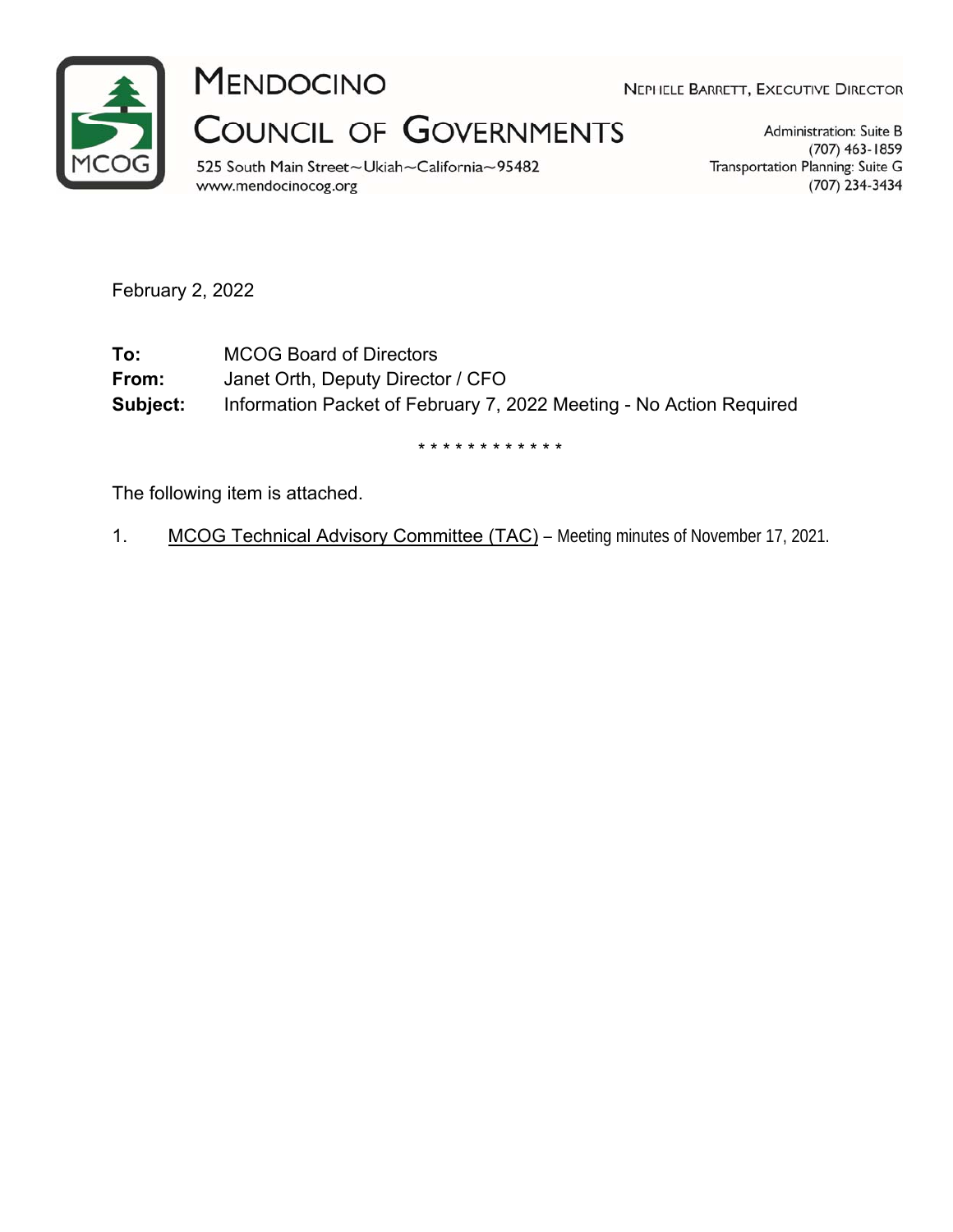# **MINUTES**

## **MENDOCINO COUNCIL OF GOVERNMENTS TECHNICAL ADVISORY COMMITTEE**

*Meeting Held Remotely via Zoom Meeting/Teleconference* 

### **November 17, 2021**

Jason Benson, City of Ukiah Loretta Ellard, MCOG Planning Mark Cliser, Co. DPBS James Sookne, MCOG Planning Jacob King, MTA Charlene Parker, MCOG Planning Richard Shoemaker, City of Point Arena Danielle Casey, MCOG Administration Tasha Ahlstrand, Caltrans Kyle Finger, Caltrans Chantell O'Neal, City of Fort Bragg Destiny Preston, Caltrans

### **Members Present Staff & Others Present**

Dusty Duley, City of Willits Nephele Barrett, MCOG Administration Preston Allen, Caltrans Melissa Ghiglieri, Caltrans **Members Absent** Paul Anderson, City of Point Arena Mitch Stogner, NCRA *(Non-Voting)* Patricia Rabano, Round Valley Indian Tribes Barbara Moed, AQMD Blue Zone Representatives: Tina Tyler-O'Shea Alicia Meier, County DOT Dan Burden, Tony Hall, Lucy Bartholomew

**1. Call to Order/Introductions** – Nephele called the meeting to order at approximately 10:03 a.m. Individuals present identified themselves.

**2. Public Expression** – Richard Shoemaker congratulated Jacob King on his promotion at MTA.

**3. Input from Native American Tribal Governments' Representatives** – Patricia Rabano, Round Valley Indian Tribes, was present but had no comment. No other tribal representatives were present.

**4. Presentation from Blue Zones on Health & Transportation –** Lucy Bartholomew introduced the Blue Zones project, advising that it's a five-year long community well-being initiative that helps make the "healthy choice, the easy choice for everybody." Among other policy priorities, Blue Zones' priorities include a focus on the "built environment" which is the main topic of today's presentation. She introduced the local Blue Zones team led by Executive Director Tina Tyler-O'Shea, and national representatives Dan Burden and Tony Hull, walkability and bike and pedestrian experts.

Dan Burden gave a slide presentation, summarizing Blue Zones' health and transportation concepts and illustrating example projects (roundabouts, road diets, etc.) that have been implemented in various communities. Blue Zones seeks to provide a pathway to health and safety, and make active transportation the easy choice. Dan reviewed Blue Zones longevity hot spots throughout the world where people live longer and healthier lives based on their lifestyle, and summarized health determinants as genetics (10%); environment (20%), healthy behaviors (50%), and access to care (10%). Dan and Tony invited members to attend the scheduled community walk audits in Fort Bragg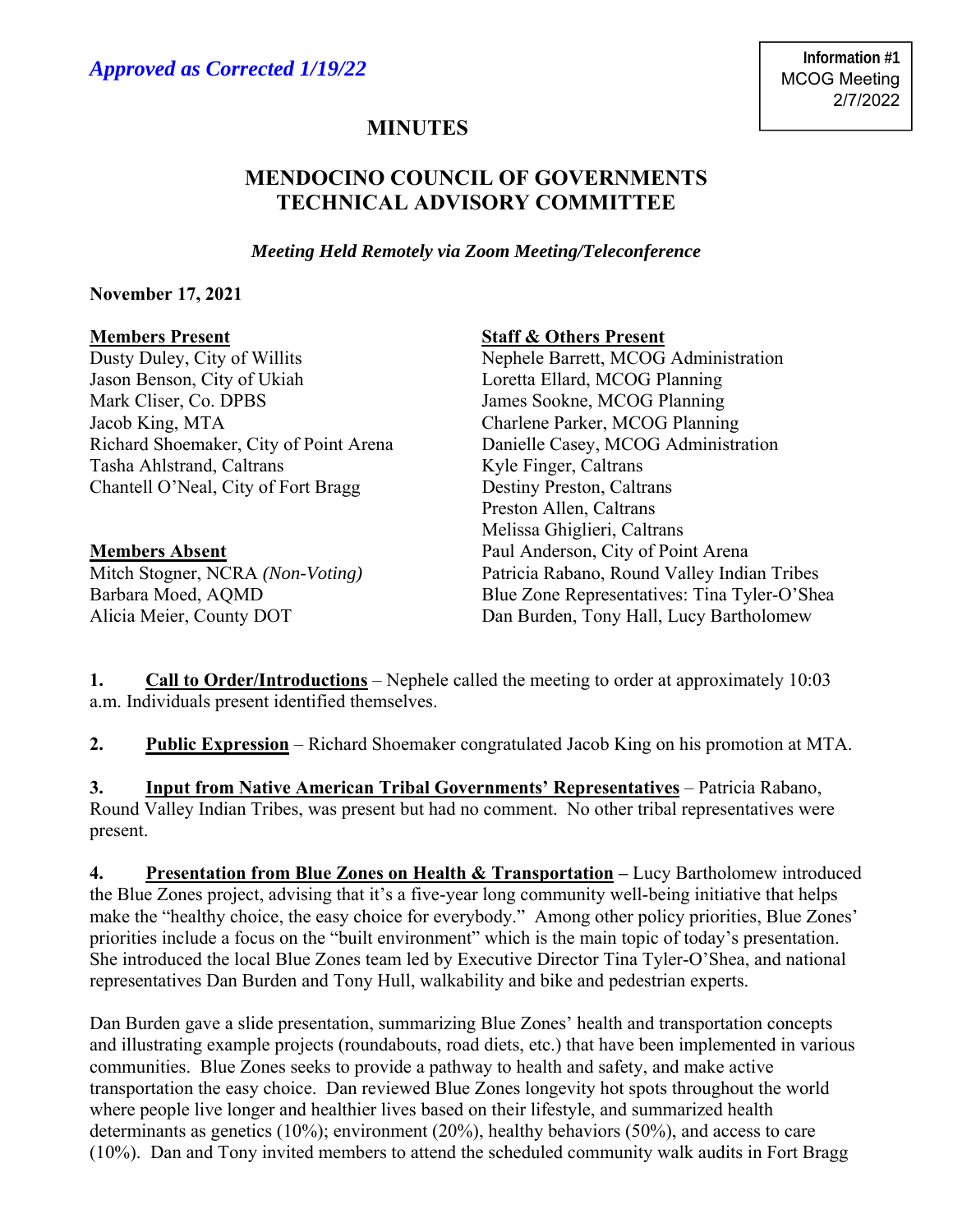TAC Minutes 11-17-21 Page **2** of **4**

this afternoon, in Willits tomorrow morning, in Ukiah tomorrow afternoon, and at a virtual countywide summit on Friday.

Nephele thanked the Blue Zones team for the presentation.

### **5. Approval of Minutes**

5a&b. 9/15/21 and 10/20/21 TAC Meetings – **Motion by Jason Benson, seconded by Richard Shoemaker, and carried unanimously on roll call vote** *(7 ayes – Duley, O'Neal, Shoemaker, Ahlstrand, Cliser, King, Benson)* **to approve the minutes of 9/15/21 and 10/20/21.** 

**6. Draft Regional Transportation Plan/Active Transportation Plan – 2022 Update** – Loretta reviewed her staff report and summarized staff's work with the TAC over the last several months to obtain input on various section of the draft RTP/ATP. She noted that last month's TAC meeting included a chapter-by-chapter overview of the draft plan, and advised that it was posted to MCOG's website on October 15, and its availability was widely advertised. A presentation on the draft plan was provided to MCOG at their November meeting, and the proposed final plan will be scheduled for the December MCOG meeting. Per the four-year update cycle, adoption of the plan is due by February 5, 2022.

Loretta reported on comments received since the draft plan was posted, and reviewed minor edits and revised sections of the draft. She said a comment letter from Caltrans was received yesterday, which staff will be reviewing and addressing. Nephele asked that one of Caltrans' comments to *"please consider including a policy that supports on-site truck parking for developments that will send or receive goods movement (agriculture, manufacturing, industrial, or retail land uses) to ensure truckers have safe and adequate parking to comply with federal regulations regarding breaks to wait for loading/unloading near the drop-off and/or pick-up points"* be discussed. She noted it seems to be in conflict with other viewpoints coming from the State, where there are changes in the thinking about parking requirements for development projects.

Chantell commented that truck parking is a challenge in the City of Fort Bragg, where drivers often must park large trucks overnight, resulting in noise complaints from residents. Paul said truck parking is also a problem in Point Arena, and asked if any parking studies had been done. Nephele referenced a statewide parking study that was presented at a CTC meeting, for which she will try to find more information. The complexities of this issue were discussed, and Nephele noted the need to be general about how it's addressed in the RTP.

Loretta advised she added a project requested by Point Arena staff, and said she will continue to edit the draft as appropriate until it is presented to the MCOG Board. She requested the TAC make a recommendation on both the Negative Declaration and the draft plan. Nephele added that public comment will be received up until the day of adoption so there is potential for more changes, but they are not expected to be significant.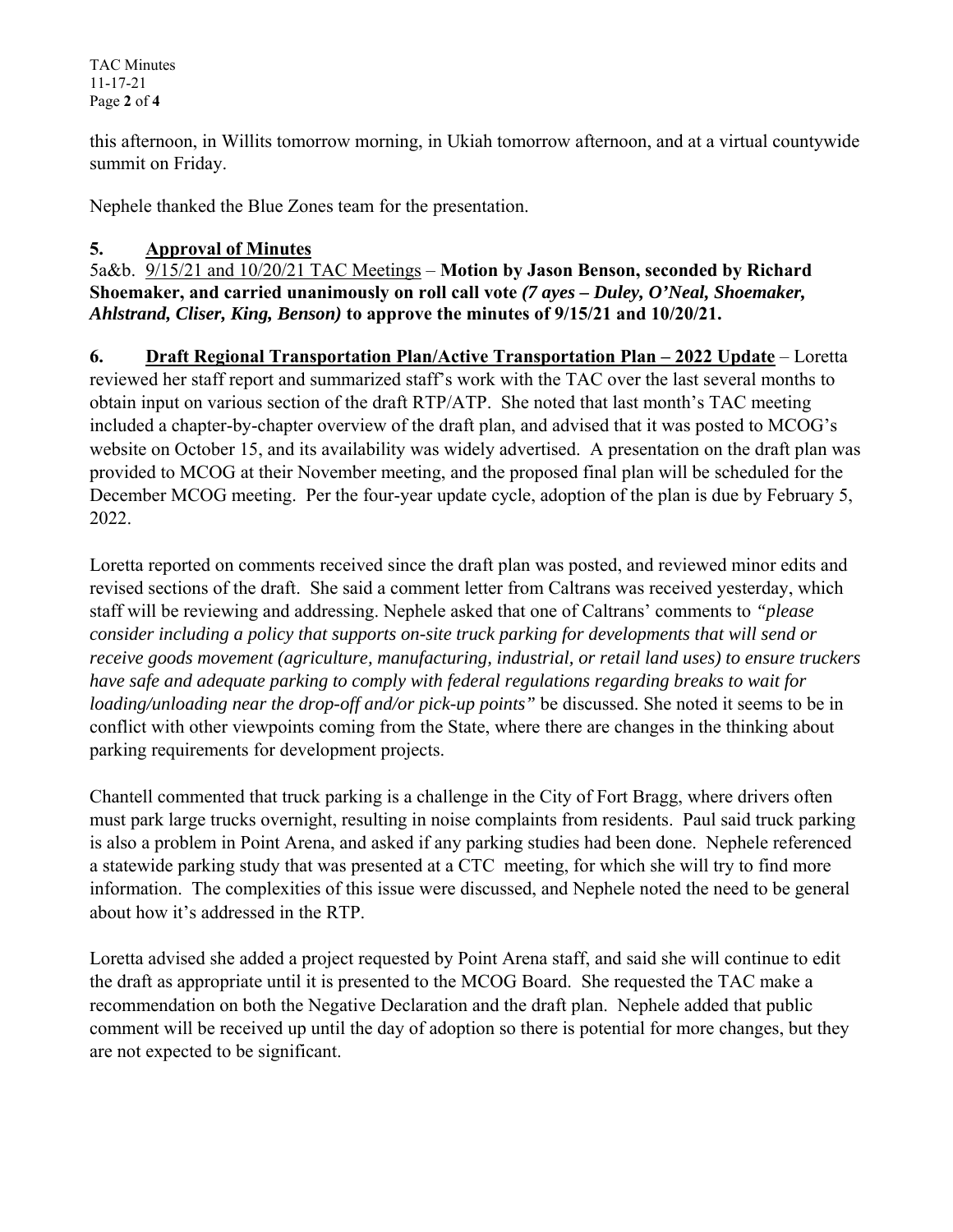**Motion by Richard Shoemaker, seconded by Tasha Ahlstrand, to recommend approval of the draft document with the additions shown and not shown, and addition of the Port Road project that Point Arena requested to be added.** 

**Discussion on motion/amendment** 

**Richard amended the motion to also include recommended approval of the Negative Declaration, and the seconder of the motion agreed to the amendment. Motion carried unanimously on roll call vote** *(7 ayes – Duley, O'Neal, Shoemaker, Ahlstrand, Cliser, King, Benson).*

**7. 2022 Regional Transportation Improvement Program (RTIP) –** James' staff report which explained the background of available RTIP funds and the TAC's recommendation from the October 20 meeting was included in the agenda packet, along with the draft RTIP. He reviewed the draft RTIP and advised of recent edits including edited goals and policy numbers for consistency with the RTP, updated charts, and information for the City of Willits' CRRSAA funds, and said it also includes recommendations previously made by the TAC. He noted the programming years for MCOG's PPM funds and some sections of the document are still being finalized.

Nephele said the RTIP will be on the December 6 MCOG agenda, and is due to Caltrans by December 15. She noted it will also include all of the Project Programming Requests (PPRs) for existing as well as new projects, and said any needed minor changes to existing projects could be made now as part of the RTIP, which would be easier than submitting a stand-alone amendment later.

A brief discussion ensued regarding programming years and other details for Ukiah's projects, and Tim said staff would review and get back to James soon. Nephele reminded Ukiah staff that the CEQA document is needed before the PS&E component can be allocated for the roundabout.

**Motion by Jason Benson, seconded by Richard Shoemaker, to recommend to the MCOG Board approval of the 2022 Regional Transportation Improvement Program. Motion carried unanimously on roll call vote** *(7 ayes – Duley, O'Neal, Shoemaker, Ahlstrand, Cliser, King, Benson)***.** 

**8. Local Road Safety Plan (LRSP) Invoices –** Nephele said a question about LRSP invoices came up in a recent Caltrans Local Assistance meeting, so she thought it might be helpful to have a discussion with TAC members. She asked if any agency had submitted LRSP invoices to Caltrans yet, and Chantell responded that Fort Bragg was waiting to submit one invoice at the end of the project, due to the small amount of funds (\$27,000). Nephele asked Kyle if there would be a problem with agencies submitting one invoice at project completion, and Kyle did not think that would be a problem. Dusty thanked Kyle for sending him sample invoices. Nephele also received the sample invoices if anyone needs them.

# **9. Staff Reports**

9a. Regional Early Action Planning (REAP) Grants – Update – Nephele and James reported on yesterday's meeting with CA Department of Housing and Community Development (HCD) staff. Nephele noted three local agencies' staff were in attendance, and she thought it was a helpful meeting. James summarized that HCD staff reviewed the Regional Technical Assistance Plan (RTAP) and